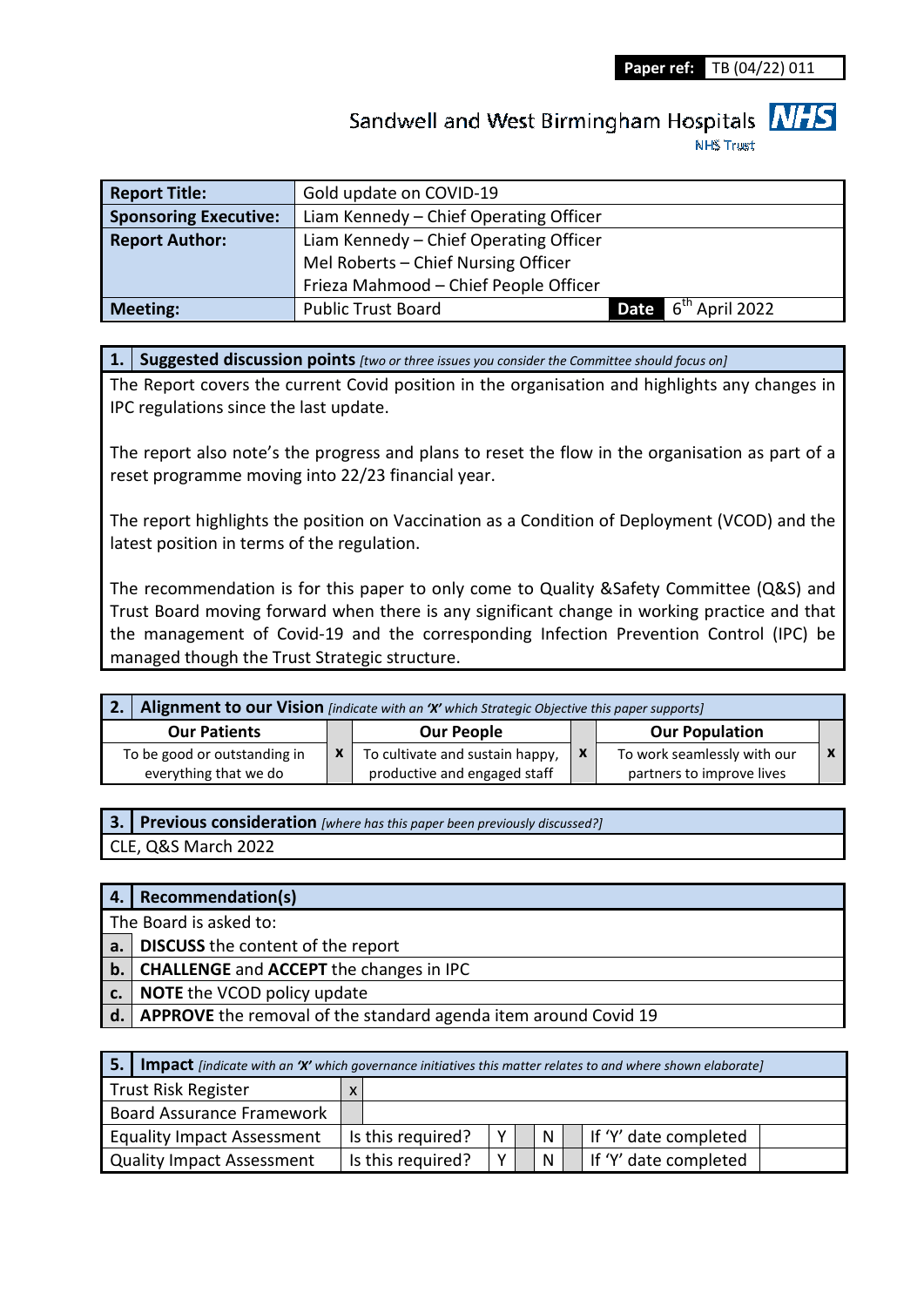# **SANDWELL AND WEST BIRMINGHAM NHS TRUST Report to the Trust Board April 2022 Gold update on COVID-19 position**

## **1. Community infection Rate**

1.1 The community infection rate has seen a small increase again, as expected following the relaxation of national regulations. We will monitor this closely, but has not had a material impact on the hospital admission trend.

### **2. Inpatients**

- 2.1 We now have fewer than 50 Covid patients in the organisation. This has allowed us to start the reset programme in terms of our wards, which is outlined below:
	- D17 our Covid respiratory ward has been cleaned and restored as a non-Covid ward, but with areas to house Covid patients
	- Lyndon 2 our surgical ward that has been accommodating medical patients, this has now been emptied and cleaned and returned as a surgical ward to support our elective recovery programme
	- Newton 5 our Sandwell Covid ward area is being emptied and will be cleaned and returned as an Acute Medical Unit (AMU) short stay ward by the end of March, in line with the model for MMUH.
	- The above increased capacity allows our temporary ward on N1 at Sandwell to be closed and creates the space for our discharge lounge. This sequence will also create medical capacity to focus on Same Day Emergency Care (SDEC).
- 2.2 The overall reset programme will be concluded by the end of April, with the exception of returning our ED departments back to pre Covid, options are being explored to remove the dual streaming, but it may take some time. This will bring about increase flow and enhanced safety for our patients

#### **3. IPC changes**

- 3.1 We have implemented an infection control return to business as usual road map which has included:-
	- Reopening to visiting on March  $2^{nd}$ ,
	- Reintroduction of face to face meetings from mid-march strictly following the room rules in relation to the number of people safely allowed in any room.
	- The move from LAMP testing which we are no longer able to access nationally to lateral flow tests twice weekly
	- Return to using surgical face masks unless undertaking a aerosol generating procedure
	- Reset programme as above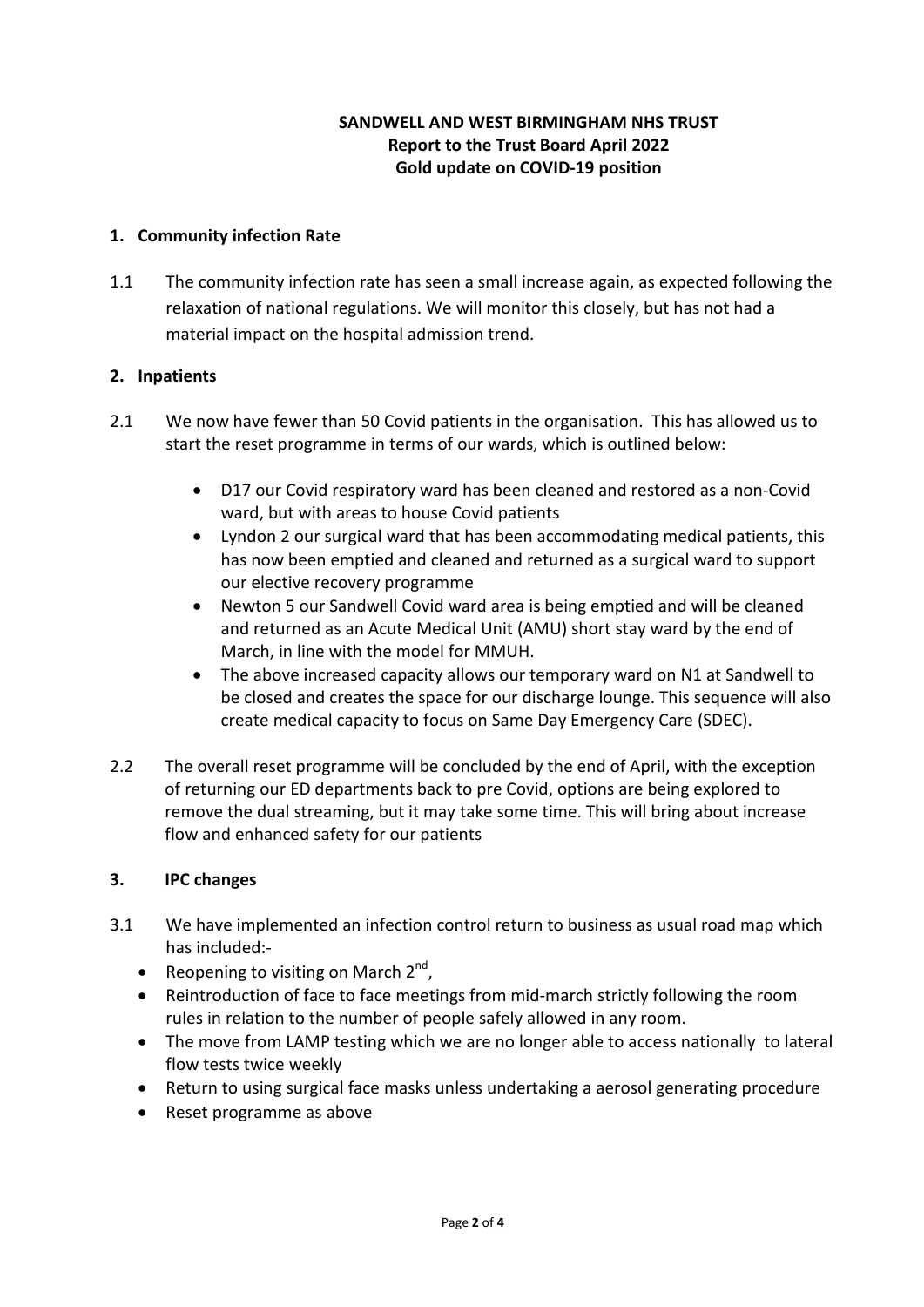- 3.2 The 1 metre social distancing rule remains, as does mask wearing for patients both inpatients and outpatients and any visitors to the Trust. We are expecting further infection control guidance in April 2022
- 3.3 National guidance for reintroducing visiting was received March 4<sup>th</sup> 2022. We undertook a comparison against our visiting rules and those of the national guidance (included within annex 1) and due to our environment, the number of patients that still remain in hospital with COVID and community cases slowly increasing we have made the decision via strategic command to remain with our own visiting guidance other than stopping lateral flow tests for visitors until the end of March 2022 and then review.

# **4. Workforce cell**

- **4.1** The Workforce Hub that has continued to ensure daily follow up of Covid related and other sickness absence, which has successfully reduced our absence rate down to 6.6% at the time of writing, from a peak of 13% with our average rate in recent weeks being maintained at 6.4%. We are targeting reducing this to 6% by  $31<sup>st</sup>$  March 2022.
- 4.2 The Workforce Hub has also continued to support the coordination of staff vaccination efforts linked to the Vaccination as a Condition of Deployment requirements (VCOD) legislation, which was anticipated to become law with effect from 1st April 2022. However, following a recent Health Secretary announcement, The Department of Health and Social Care are now revoked the legislation.
- 4.4 Despite the above change we continue to promote and encourage staff vaccination as a means of supporting the wider public health agenda. This includes targeting communications for staff who are anxious about taking up the vaccine, by providing them with bespoke health advice sessions e.g. on the clinical safety of the vaccine. The current number of staff who are fully vaccinated is 86% with partially vaccinated at 91%.

# **5. Place Vaccination Programme**

- **5.1** The 12-15 year old programme at schools continues and will be completed by the end of March. We are undertaking this programme on behalf of both Sandwell and Dudley Place.
- 5.2 The 5-11 year old clinically vulnerable programme has commenced. Tipton has developed an area just for this group of children and named it "Vaccination Street". This has gained national interest and we have been asked to present across the work on national webinars.
- 5.3 We have also attended a national government meeting to present as a partnership the vaccination work we have implemented in Sandwell with vulnerable patients such as care homes, housebound and the pop up clinics.

# **6. Recommendations**